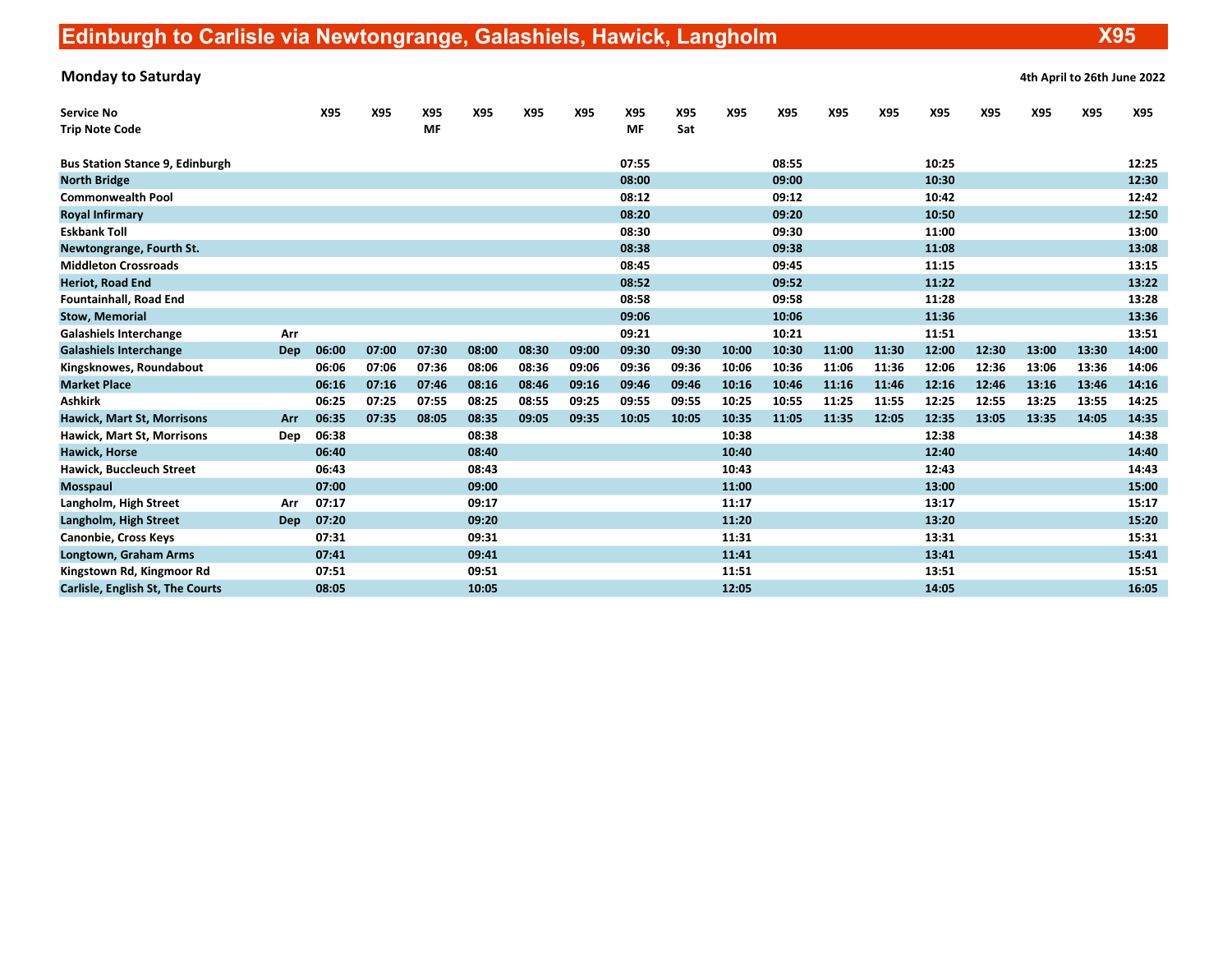| <b>Service No</b>                      |            | X95   | X95   | X95   | X95   | X95   | X95   | X95   | X95   | X95   | X95   | X95   | X95   | X95   | X95   | X95   | X95   |
|----------------------------------------|------------|-------|-------|-------|-------|-------|-------|-------|-------|-------|-------|-------|-------|-------|-------|-------|-------|
| <b>Bus Station Stance 9, Edinburgh</b> |            |       |       |       | 14:25 |       |       |       | 16:25 |       |       |       | 18:25 |       | 19:25 |       |       |
| <b>North Bridge</b>                    |            |       |       |       | 14:30 |       |       |       | 16:30 |       |       |       | 18:30 |       | 19:30 |       |       |
| <b>Commonwealth Pool</b>               |            |       |       |       | 14:42 |       |       |       | 16:42 |       |       |       | 18:42 |       | 19:42 |       |       |
| <b>Royal Infirmary</b>                 |            |       |       |       | 14:50 |       |       |       | 16:50 |       |       |       | 18:50 |       | 19:50 |       |       |
| <b>Eskbank Toll</b>                    |            |       |       |       | 15:00 |       |       |       | 17:00 |       |       |       | 19:00 |       | 20:00 |       |       |
| Newtongrange, Fourth St.               |            |       |       |       | 15:08 |       |       |       | 17:08 |       |       |       | 19:08 |       | 20:08 |       |       |
| <b>Middleton Crossroads</b>            |            |       |       |       | 15:15 |       |       |       | 17:15 |       |       |       | 19:15 |       | 20:15 |       |       |
| <b>Heriot, Road End</b>                |            |       |       |       | 15:22 |       |       |       | 17:22 |       |       |       | 19:22 |       | 20:22 |       |       |
| <b>Fountainhall, Road End</b>          |            |       |       |       | 15:28 |       |       |       | 17:28 |       |       |       | 19:28 |       | 20:28 |       |       |
| <b>Stow, Memorial</b>                  |            |       |       |       | 15:36 |       |       |       | 17:36 |       |       |       | 19:36 |       | 20:36 |       |       |
| <b>Galashiels Interchange</b>          | Arr        |       |       |       | 15:51 |       |       |       | 17:51 |       |       |       | 19:51 |       | 20:51 |       |       |
| <b>Galashiels Interchange</b>          | <b>Dep</b> | 14:30 | 15:00 | 15:30 | 16:00 | 16:30 | 17:00 | 17:30 | 18:00 | 18:30 | 19:00 | 19:30 | 20:00 | 20:30 | 21:00 | 21:30 | 22:30 |
| Kingsknowes, Roundabout                |            | 14:36 | 15:06 | 15:36 | 16:06 | 16:36 | 17:06 | 17:36 | 18:06 | 18:36 | 19:06 | 19:36 | 20:06 | 20:36 | 21:06 | 21:36 | 22:36 |
| <b>Market Place</b>                    |            | 14:46 | 15:16 | 15:46 | 16:16 | 16:46 | 17:16 | 17:46 | 18:16 | 18:46 | 19:16 | 19:46 | 20:16 | 20:46 | 21:16 | 21:46 | 22:46 |
| <b>Ashkirk</b>                         |            | 14:55 | 15:25 | 15:55 | 16:25 | 16:55 | 17:25 | 17:55 | 18:25 | 18:55 | 19:25 | 19:55 | 20:25 | 20:55 | 21:25 | 21:55 | 22:55 |
| Hawick, Mart St, Morrisons             | Arr        | 15:05 | 15:35 | 16:05 | 16:35 | 17:05 | 17:35 | 18:05 | 18:35 | 19:05 | 19:35 | 20:05 | 20:35 | 21:05 | 21:35 | 22:05 | 23:05 |
| Hawick, Mart St, Morrisons             | Dep        |       |       |       | 16:38 |       |       |       |       |       |       |       |       |       |       |       |       |
| <b>Hawick, Horse</b>                   |            |       |       |       | 16:40 |       |       |       |       |       |       |       |       |       |       |       |       |
| Hawick, Buccleuch Street               |            |       |       |       | 16:43 |       |       |       |       |       |       |       |       |       |       |       |       |
| Mosspaul                               |            |       |       |       | 17:00 |       |       |       |       |       |       |       |       |       |       |       |       |
| Langholm, High Street                  | Arr        |       |       |       | 17:17 |       |       |       |       |       |       |       |       |       |       |       |       |
| Langholm, High Street                  | Dep        |       |       |       | 17:20 |       |       |       |       |       |       |       |       |       |       |       |       |
| Canonbie, Cross Keys                   |            |       |       |       | 17:31 |       |       |       |       |       |       |       |       |       |       |       |       |
| Longtown, Graham Arms                  |            |       |       |       | 17:41 |       |       |       |       |       |       |       |       |       |       |       |       |
| Kingstown Rd, Kingmoor Rd              |            |       |       |       | 17:51 |       |       |       |       |       |       |       |       |       |       |       |       |
| Carlisle, English St, The Courts       |            |       |       |       | 18:05 |       |       |       |       |       |       |       |       |       |       |       |       |

### Trip Note

MF - Operates from Monday to Friday Only

Sat - Operates on Saturdays Only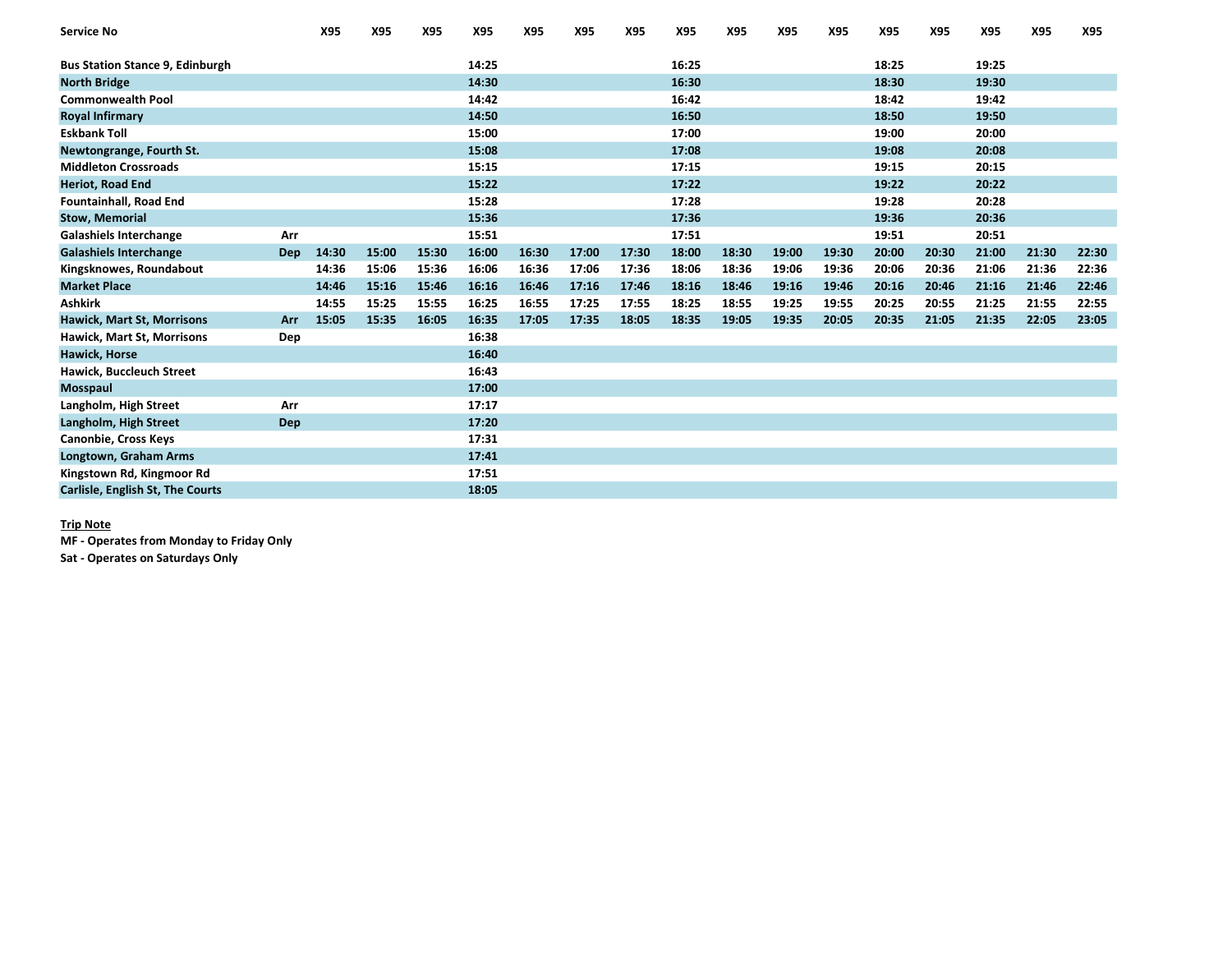# Carlisle to Edinburgh via Langholm, Hawick, Galashiels, Newtongrange

X95

| <b>Monday to Saturday</b>              |            |       |       |       |       |       |       |       |       |       |       |       |       |       |       |       | 4th April to 26th June 2022 |
|----------------------------------------|------------|-------|-------|-------|-------|-------|-------|-------|-------|-------|-------|-------|-------|-------|-------|-------|-----------------------------|
| <b>Service No</b>                      |            | X95   | X95   | X95   | X95   | X95   | X95   | X95   | X95   | X95   | X95   | X95   | X95   | X95   | X95   | X95   | X95                         |
| <b>Trip Note Code</b>                  |            | MF    |       |       |       |       |       |       |       |       |       |       |       |       |       |       |                             |
| Carlisle, English St, The Courts       |            |       |       |       |       |       |       |       |       |       | 08:46 |       |       |       | 10:46 |       |                             |
| Kingstown Rd, Kingmoor Rd              |            |       |       |       |       |       |       |       |       |       | 08:59 |       |       |       | 10:59 |       |                             |
| Longtown, Graham Arms                  |            |       |       |       |       |       |       |       |       |       | 09:10 |       |       |       | 11:10 |       |                             |
| <b>Canonbie, Cross Keys</b>            |            |       |       |       |       |       |       |       |       |       | 09:21 |       |       |       | 11:21 |       |                             |
| Langholm, High Street                  |            |       |       |       |       |       |       |       |       |       | 09:33 |       |       |       | 11:33 |       |                             |
| Mosspaul                               |            |       |       |       |       |       |       |       |       |       | 09:50 |       |       |       | 11:50 |       |                             |
| Hawick, Buccleuch Street               |            |       |       |       |       |       |       |       |       |       | 10:07 |       |       |       | 12:07 |       |                             |
| <b>Hawick, Mart St, Morrisons</b>      | Arr        |       |       |       |       |       |       |       |       |       | 10:13 |       |       |       | 12:13 |       |                             |
| <b>Hawick, Mart St, Morrisons</b>      | Dep        | 05:15 | 06:15 | 06:45 | 07:15 | 07:45 | 08:15 | 08:45 | 09:15 | 09:45 | 10:15 | 10:45 | 11:15 | 11:45 | 12:15 | 12:45 | 13:15                       |
| <b>Ashkirk</b>                         |            | 05:25 | 06:25 | 06:55 | 07:25 | 07:55 | 08:25 | 08:55 | 09:25 | 09:55 | 10:25 | 10:55 | 11:25 | 11:55 | 12:25 | 12:55 | 13:25                       |
| Selkirk, Market Place                  |            | 05:34 | 06:34 | 07:04 | 07:34 | 08:04 | 08:34 | 09:04 | 09:34 | 10:04 | 10:34 | 11:04 | 11:34 | 12:04 | 12:34 | 13:04 | 13:34                       |
| <b>Archies Walk</b>                    |            | 05:43 | 06:43 | 07:13 | 07:43 | 08:13 | 08:43 | 09:13 | 09:43 | 10:13 | 10:43 | 11:13 | 11:43 | 12:13 | 12:43 | 13:13 | 13:43                       |
| <b>Galashiels Interchange</b>          | Arr        | 05:49 | 06:49 | 07:19 | 07:49 | 08:19 | 08:49 | 09:19 | 09:49 | 10:19 | 10:49 | 11:19 | 11:49 | 12:19 | 12:49 | 13:19 | 13:49                       |
| <b>Galashiels Interchange</b>          | <b>Dep</b> | 05:56 | 06:56 |       |       | 08:26 |       |       |       | 10:26 |       |       |       | 12:26 |       |       |                             |
| <b>Stow, Memorial</b>                  |            | 06:11 | 07:11 |       |       | 08:41 |       |       |       | 10:41 |       |       |       | 12:41 |       |       |                             |
| <b>Fountainhall, Road End</b>          |            | 06:19 | 07:19 |       |       | 08:49 |       |       |       | 10:49 |       |       |       | 12:49 |       |       |                             |
| Heriot, Road End                       |            | 06:25 | 07:25 |       |       | 08:55 |       |       |       | 10:55 |       |       |       | 12:55 |       |       |                             |
| <b>Middleton Crossroads</b>            |            | 06:32 | 07:32 |       |       | 09:02 |       |       |       | 11:02 |       |       |       | 13:02 |       |       |                             |
| Newtongrange, Fourth St.               |            | 06:42 | 07:42 |       |       | 09:12 |       |       |       | 11:12 |       |       |       | 13:12 |       |       |                             |
| <b>Eskbank Toll</b>                    |            | 06:50 | 07:50 |       |       | 09:20 |       |       |       | 11:20 |       |       |       | 13:20 |       |       |                             |
| <b>Royal Infirmary</b>                 |            | 07:00 | 08:00 |       |       | 09:30 |       |       |       | 11:30 |       |       |       | 13:30 |       |       |                             |
| <b>Commonwealth Pool</b>               |            | 07:07 | 08:07 |       |       | 09:37 |       |       |       | 11:37 |       |       |       | 13:37 |       |       |                             |
| <b>Chambers Street, Edinburgh</b>      |            | 07:16 | 08:16 |       |       | 09:46 |       |       |       | 11:46 |       |       |       | 13:46 |       |       |                             |
| <b>Bus Station Stance 9, Edinburgh</b> |            | 07:31 | 08:31 |       |       | 10:01 |       |       |       | 12:01 |       |       |       | 14:01 |       |       |                             |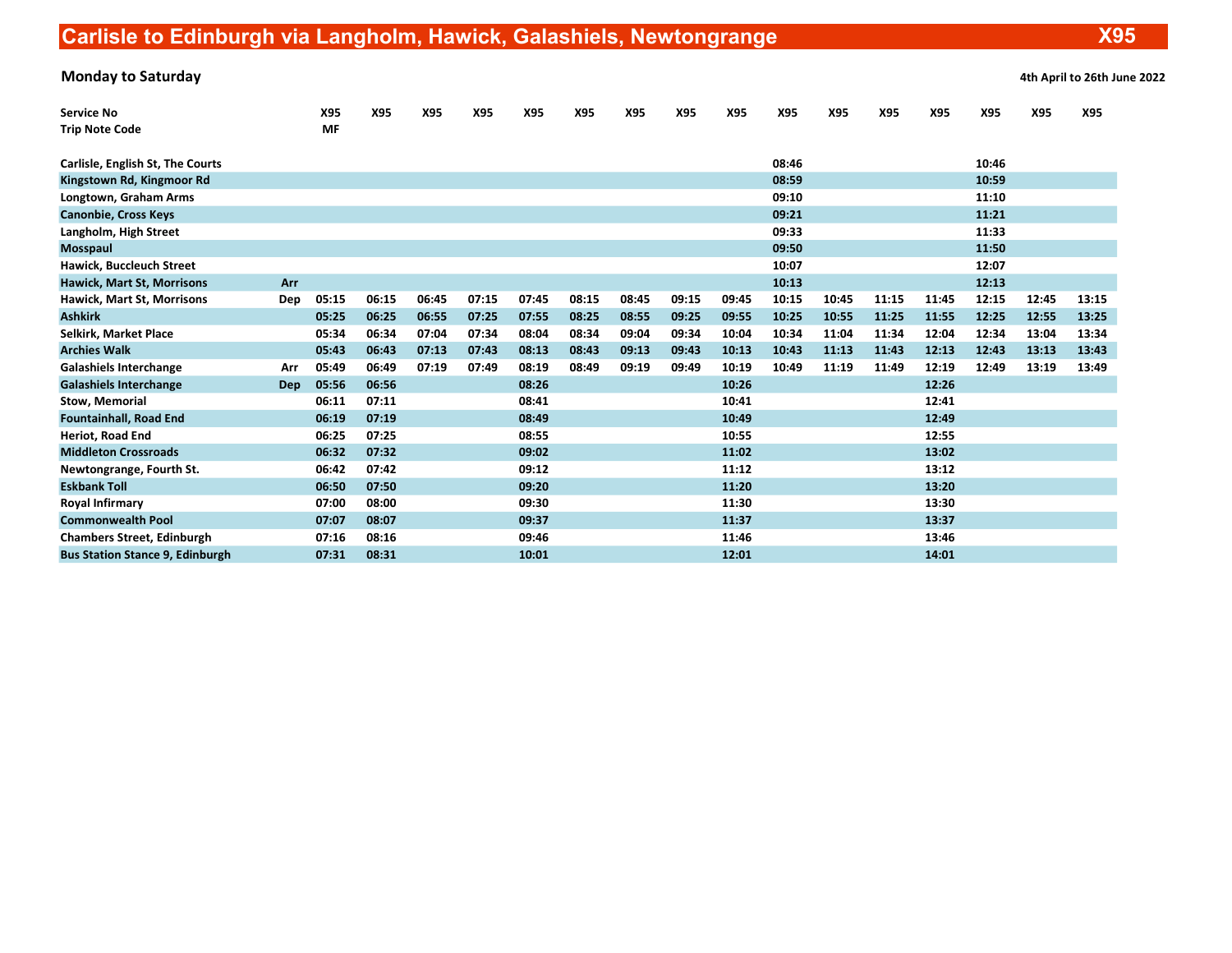| <b>Service No</b>                      |     | X95   | X95   | X95   | X95   | X95   | X95   | X95   | X95   | X95   | X95   | X95   | X95   | X95   | X95   | X95   | X95   |
|----------------------------------------|-----|-------|-------|-------|-------|-------|-------|-------|-------|-------|-------|-------|-------|-------|-------|-------|-------|
| Carlisle, English St, The Courts       |     |       | 12:46 |       |       |       | 14:46 |       |       |       | 16:46 |       |       |       | 18:16 |       |       |
|                                        |     |       | 12:59 |       |       |       | 14:59 |       |       |       | 16:59 |       |       |       | 18:29 |       |       |
| Kingstown Rd, Kingmoor Rd              |     |       |       |       |       |       |       |       |       |       |       |       |       |       |       |       |       |
| Longtown, Graham Arms                  |     |       | 13:10 |       |       |       | 15:10 |       |       |       | 17:10 |       |       |       | 18:40 |       |       |
| <b>Canonbie, Cross Keys</b>            |     |       | 13:21 |       |       |       | 15:21 |       |       |       | 17:21 |       |       |       | 18:51 |       |       |
| Langholm, High Street                  |     |       | 13:33 |       |       |       | 15:33 |       |       |       | 17:33 |       |       |       | 19:03 |       |       |
| <b>Mosspaul</b>                        |     |       | 13:50 |       |       |       | 15:50 |       |       |       | 17:50 |       |       |       | 19:20 |       |       |
| Hawick, Buccleuch Street               |     |       | 14:07 |       |       |       | 16:07 |       |       |       | 18:07 |       |       |       | 19:37 |       |       |
| Hawick, Mart St, Morrisons             | Arr |       | 14:13 |       |       |       | 16:13 |       |       |       | 18:13 |       |       |       | 19:43 |       |       |
| <b>Hawick, Mart St, Morrisons</b>      | Dep | 13:45 | 14:15 | 14:45 | 15:15 | 15:45 | 16:15 | 16:45 | 17:15 | 17:45 | 18:15 | 18:45 | 19:00 | 19:15 | 19:45 | 20:15 | 21:15 |
| <b>Ashkirk</b>                         |     | 13:55 | 14:25 | 14:55 | 15:25 | 15:55 | 16:25 | 16:55 | 17:25 | 17:55 | 18:25 | 18:55 | 19:10 | 19:25 | 19:55 | 20:25 | 21:25 |
| Selkirk, Market Place                  |     | 14:04 | 14:34 | 15:04 | 15:34 | 16:04 | 16:34 | 17:04 | 17:34 | 18:04 | 18:34 | 19:04 | 19:19 | 19:34 | 20:04 | 20:34 | 21:34 |
| <b>Archies Walk</b>                    |     | 14:13 | 14:43 | 15:13 | 15:43 | 16:13 | 16:43 | 17:13 | 17:43 | 18:13 | 18:43 | 19:13 | 19:28 | 19:43 | 20:13 | 20:43 | 21:43 |
| <b>Galashiels Interchange</b>          | Arr | 14:19 | 14:49 | 15:19 | 15:49 | 16:19 | 16:49 | 17:19 | 17:49 | 18:19 | 18:49 | 19:19 | 19:34 | 19:49 | 20:19 | 20:49 | 21:49 |
| <b>Galashiels Interchange</b>          | Dep | 14:26 |       |       |       | 16:26 |       | 17:26 |       |       |       |       |       |       |       |       |       |
| <b>Stow, Memorial</b>                  |     | 14:41 |       |       |       | 16:41 |       | 17:41 |       |       |       |       |       |       |       |       |       |
| <b>Fountainhall, Road End</b>          |     | 14:49 |       |       |       | 16:49 |       | 17:49 |       |       |       |       |       |       |       |       |       |
| <b>Heriot, Road End</b>                |     | 14:55 |       |       |       | 16:55 |       | 17:55 |       |       |       |       |       |       |       |       |       |
| <b>Middleton Crossroads</b>            |     | 15:02 |       |       |       | 17:02 |       | 18:02 |       |       |       |       |       |       |       |       |       |
| Newtongrange, Fourth St.               |     | 15:12 |       |       |       | 17:12 |       | 18:12 |       |       |       |       |       |       |       |       |       |
| <b>Eskbank Toll</b>                    |     | 15:20 |       |       |       | 17:20 |       | 18:20 |       |       |       |       |       |       |       |       |       |
| Royal Infirmary                        |     | 15:30 |       |       |       | 17:30 |       | 18:30 |       |       |       |       |       |       |       |       |       |
| <b>Commonwealth Pool</b>               |     | 15:37 |       |       |       | 17:37 |       | 18:37 |       |       |       |       |       |       |       |       |       |
| <b>Chambers Street, Edinburgh</b>      |     | 15:46 |       |       |       | 17:46 |       | 18:46 |       |       |       |       |       |       |       |       |       |
| <b>Bus Station Stance 9, Edinburgh</b> |     | 16:01 |       |       |       | 18:01 |       | 19:01 |       |       |       |       |       |       |       |       |       |

## Trip Note

MF - Operates from Monday to Friday Only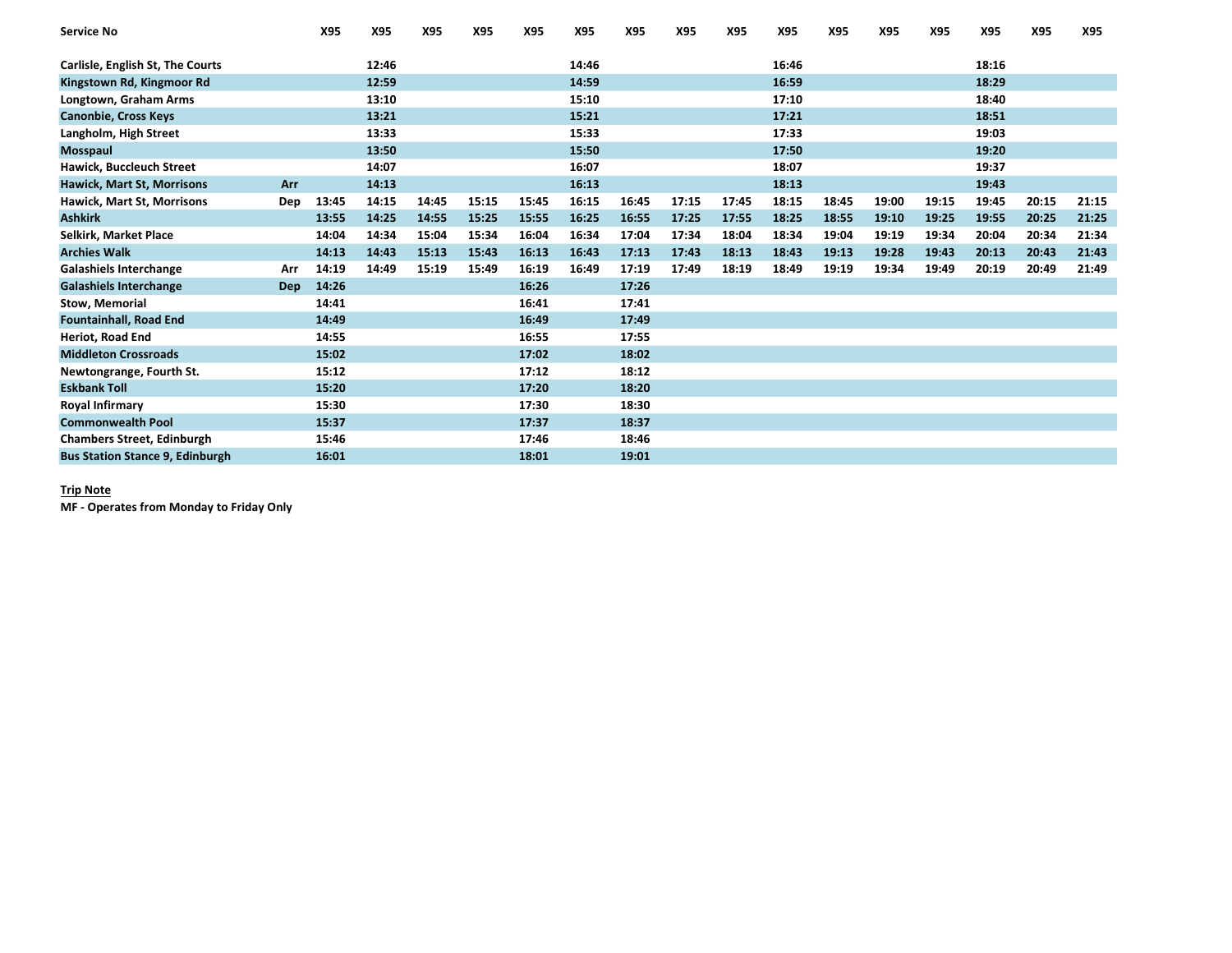Sunday 4th April to 26th June 2022

| <b>Service No</b>                       |     | X95   | X95   | X95   | X95   | X95   | X95   | X95   | X95   | X95   | X95   | X95   | X95   | X95   | X95   | X95   |
|-----------------------------------------|-----|-------|-------|-------|-------|-------|-------|-------|-------|-------|-------|-------|-------|-------|-------|-------|
| <b>Bus Station Stance 9, Edinburgh</b>  |     |       |       |       |       |       | 10:40 |       | 12:40 |       | 14:40 |       | 16:40 |       | 18:40 |       |
| <b>North Bridge</b>                     |     |       |       |       |       |       | 10:41 |       | 12:41 |       | 14:41 |       | 16:41 |       | 18:41 |       |
| <b>Commonwealth Pool</b>                |     |       |       |       |       |       | 10:52 |       | 12:52 |       | 14:52 |       | 16:52 |       | 18:52 |       |
| <b>Royal Infirmary</b>                  |     |       |       |       |       |       | 10:59 |       | 12:59 |       | 14:59 |       | 16:59 |       | 18:59 |       |
| <b>Eskbank Toll</b>                     |     |       |       |       |       |       | 11:09 |       | 13:09 |       | 15:09 |       | 17:09 |       | 19:09 |       |
| Newtongrange, Fourth St.                |     |       |       |       |       |       | 11:16 |       | 13:16 |       | 15:16 |       | 17:16 |       | 19:16 |       |
| <b>Middleton Crossroads</b>             |     |       |       |       |       |       | 11:23 |       | 13:23 |       | 15:23 |       | 17:23 |       | 19:23 |       |
| <b>Heriot, Road End</b>                 |     |       |       |       |       |       | 11:30 |       | 13:30 |       | 15:30 |       | 17:30 |       | 19:30 |       |
| <b>Fountainhall, Road End</b>           |     |       |       |       |       |       | 11:36 |       | 13:36 |       | 15:36 |       | 17:36 |       | 19:36 |       |
| <b>Stow, Memorial</b>                   |     |       |       |       |       |       | 11:44 |       | 13:44 |       | 15:44 |       | 17:44 |       | 19:44 |       |
| <b>Galashiels Interchange</b>           | Arr |       |       |       |       |       | 11:59 |       | 13:59 |       | 15:59 |       | 17:59 |       | 19:59 |       |
| <b>Galashiels Interchange</b>           | Dep | 07:05 | 08:05 | 09:05 | 10:05 | 11:05 | 12:05 | 13:05 | 14:05 | 15:05 | 16:05 | 17:05 | 18:05 | 19:05 |       | 20:30 |
| Kingsknowes, Roundabout                 |     | 07:11 | 08:11 | 09:11 | 10:11 | 11:11 | 12:11 | 13:11 | 14:11 | 15:11 | 16:11 | 17:11 | 18:11 | 19:11 |       | 20:36 |
| <b>Market Place</b>                     |     | 07:21 | 08:21 | 09:21 | 10:21 | 11:21 | 12:21 | 13:21 | 14:21 | 15:21 | 16:21 | 17:21 | 18:21 | 19:21 |       | 20:46 |
| <b>Ashkirk</b>                          |     | 07:30 | 08:30 | 09:30 | 10:30 | 11:30 | 12:30 | 13:30 | 14:30 | 15:30 | 16:30 | 17:30 | 18:30 | 19:30 |       | 20:55 |
| <b>Hawick, Mart St, Morrisons</b>       | Arr | 07:40 | 08:40 | 09:40 | 10:40 | 11:40 | 12:40 | 13:40 | 14:40 | 15:40 | 16:40 | 17:40 | 18:40 | 19:40 |       | 21:05 |
| Hawick, Mart St, Morrisons              | Dep |       |       | 09:43 |       |       | 12:43 |       |       | 15:43 |       |       |       |       |       |       |
| <b>Hawick, Horse</b>                    |     |       |       | 09:45 |       |       | 12:45 |       |       | 15:45 |       |       |       |       |       |       |
| Hawick, Buccleuch Street                |     |       |       | 09:48 |       |       | 12:48 |       |       | 15:48 |       |       |       |       |       |       |
| <b>Mosspaul</b>                         |     |       |       | 10:06 |       |       | 13:05 |       |       | 16:06 |       |       |       |       |       |       |
| Langholm, High Street                   | Arr |       |       | 10:23 |       |       | 13:22 |       |       | 16:23 |       |       |       |       |       |       |
| Langholm, High Street                   | Dep |       |       | 10:25 |       |       | 13:25 |       |       | 16:25 |       |       |       |       |       |       |
| <b>Canonbie, Cross Keys</b>             |     |       |       | 10:36 |       |       | 13:36 |       |       | 16:36 |       |       |       |       |       |       |
| Longtown, Graham Arms                   |     |       |       | 10:46 |       |       | 13:46 |       |       | 16:46 |       |       |       |       |       |       |
| Kingstown Rd, Kingmoor Rd               |     |       |       | 10:56 |       |       | 13:56 |       |       | 16:56 |       |       |       |       |       |       |
| <b>Carlisle, English St, The Courts</b> |     |       |       | 11:09 |       |       | 14:09 |       |       | 17:09 |       |       |       |       |       |       |